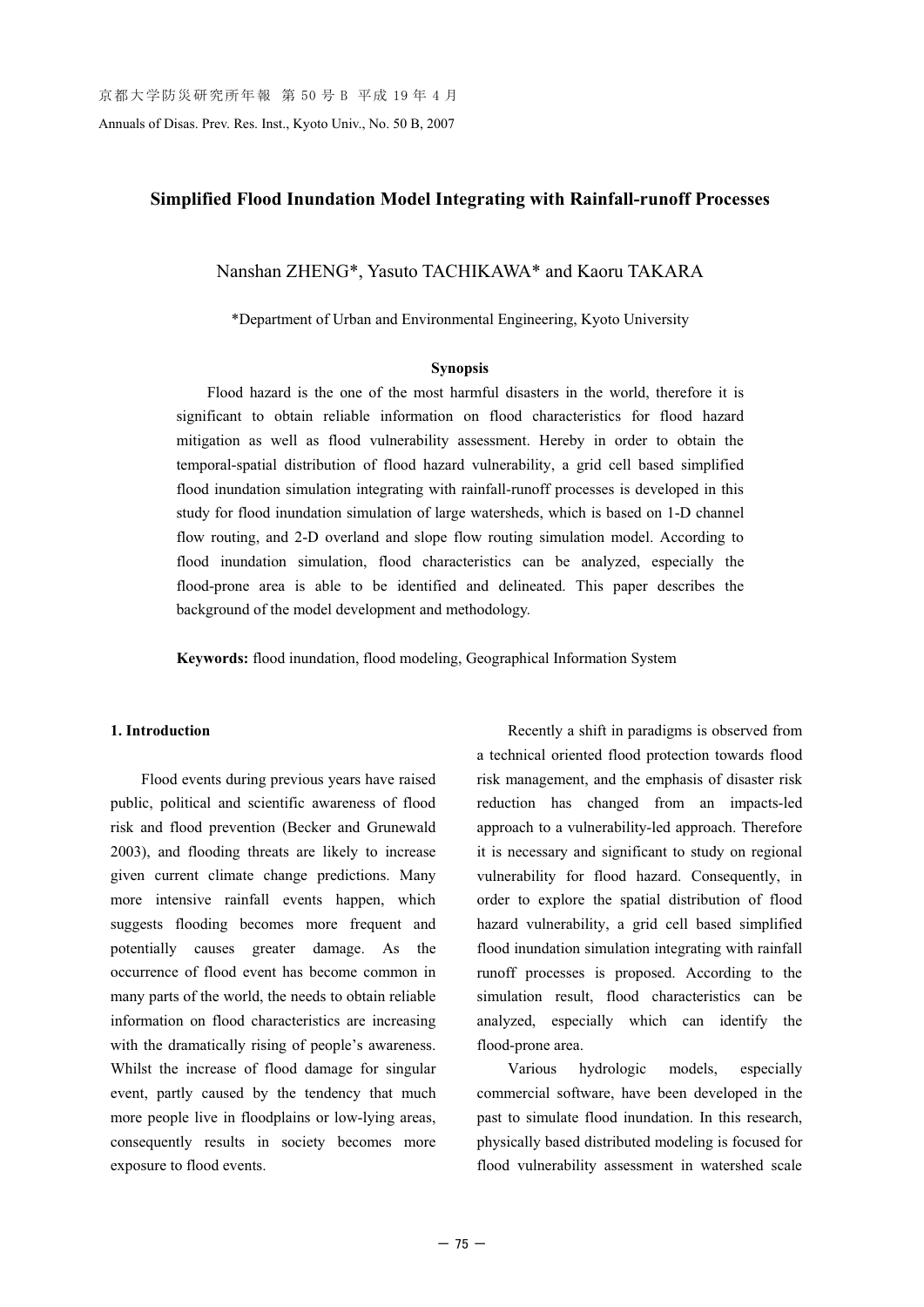region. In addition to the development of computational capacities, Digital Elevation Model (DEM), digital data of soil type and land use classification, as well as Geographical Information System (GIS), are used for hydrologic hazard research.

## **2. Methodology**

#### **2.1 Description of flood inundation simulation**

Distributed temporal-spatial information of flood events is of the utmost importance for flood disaster mitigation as well as for flood vulnerability assessment. A physically based flood inundation simulation model is developed in this study, which is based on simplified process representation capable of simulating dynamic flood inundation. This model consists of a one-dimensional channel flow and a two-dimensional overland flow model to enable simulation of flood water depth and hence inundation extent (Figure 1).



Fig. 1 Schematic drawing of 2-D overland flood routing and channel routing scheme.

When the bankful flow depth is reached in a flood event, water ceases to be contained solely in the main river channel and water spills onto adjacent floodplains. These floodplains act either as temporary stores for this water or additional routes for flow conveyance. In this process, the water surface elevation for river segments is calculated using the 1-D channel flow model solution. The overland surface flow routing is calculated by the 2-D model, which is to treat each cell as a storage volume, and the change in cell volume over time is equal to the fluxes into and out of it. Whilst at the channel–floodplain interface, the exchange of flow between channel network and floodplain or low-lying area is simulated in response to the relative water surface elevation, that is to say, surface flow can be either away from river or into river (Figure 2) (Horritt M.S., Bates P.D., 2001).



Fig. 2 Flow between grid node 1 and 2 (*d*, depth of water in the cell; *g*, ground elevation; *h*, water surface elevation in the cell).

#### **2.2 Overland and channel flow**

Overland flow can occur when the water depth on the floodplain exceeds the depression storage threshold. Generally overland flow can be governed by continuity and momentum equations (Equations 1 and 2). To solve the overland flow equations for continuity and momentum, explicit finite difference method is selected. In general, each grid cell is assumed as a homogeneous unit.

$$
\frac{dh^{i,j}}{dt} = \frac{Q_{up} + Q_{down} + Q_{left} + Q_{right}}{\Delta x \Delta y}
$$
(1)

$$
Q_X^{i,j} = \pm \frac{h_{flow}^{5/3}}{n} \left| \frac{h^{i-1,j} - h^{i,j}}{\Delta x} \right|^{1/2} \Delta y
$$
 (2)

Where  $h^{i,j}$  is the water free surface height at the grid cell  $(i, j)$ ;  $\Delta x$  and  $\Delta y$  are grid cell dimensions, which are equal; *n* is the Manning's friction coefficient;  $Q_x$  and  $Q_y$  are the volumetric flow rates between grid cells,  $Q_{\gamma}$  is defined analogously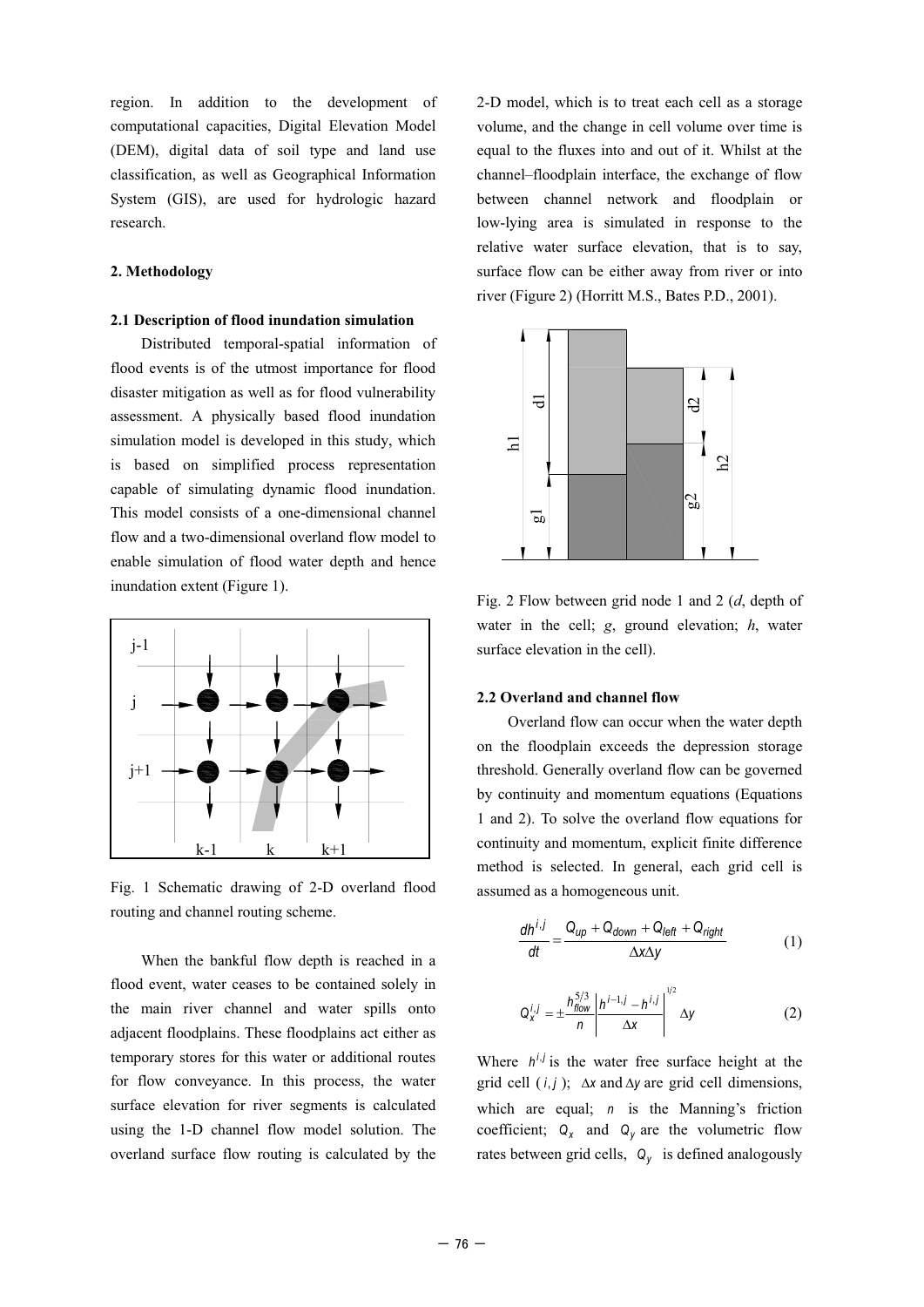to equation (2), whose sign depends on the flow direction;  $Q_{up}$ ,  $Q_{down}$ ,  $Q_{left}$  and  $Q_{right}$  are the flow rates (either positive or negative) from the up, down, left and right adjacent cells, respectively, which can be represented by  $Q_x$  or  $Q_y$ accordingly. The flow depth,  $h_{flow}$ , represents the depth through which water can flow between two cells.

Similarly, channel flow is also able to be represented by continuity and momentum equations (Equations 3 and 4). In the watershed it is convenient to represent channel flow as one-dimensional.

$$
\frac{\partial Q}{\partial x} + \frac{\partial A}{\partial t} = q \tag{3}
$$

$$
S_0 - \frac{n^2 P^{4/3} Q^2}{A^{10/3}} - \left[\frac{\partial h}{\partial x}\right] = 0
$$
 (4)

Where, *t* is time; *x* is distance along the longitudinal axis; *A* is cross-sectional area; *Q* is the volumetric flow rate in the channel; *q* is lateral flow into or out of the channel; *P* is wetted perimeter of channel flow; S<sub>0</sub> is bed slope.

## **3**ˊ**Model development**

## **3.1 Data sets and pre-processing**

Flood inundation models require four key data principally: (1) topographic data or DEM to construct the model grid; (2) bulk flow data to

provide model inflow and outflow boundary conditions; (3) an estimate of effective friction parameter for each model cell (often based on ground surface conditions and determined by remote sensing data) and (4) validation data.

This research focuses on watershed/catchment, there are generally two types of data sets that have been used: spatial and non-spatial data. Spatial data include digital elevation model (DEM), channel network, watershed boundary, soil type and land use classification. In this program, it will make full use of SRTM DEM data and some other remote sensing data, channel link and watershed/catchment boundary mask data will be generated by DEM. Non-spatial data are inflow discharge, weather data and channel cross-sectional data. Actually weather data also can be recorded as the same as spatial data. These data sets are available which are able to be edited and preprocessed before they are used in flood inundation simulation program.

#### **3.2 Approach**

The objective of this research is to develop an integrated flood inundation simulation model to predict and assess flood hazard. Here a loose coupling method of program development is selected. In such case, GIS and flood inundation simulation model remain separate, but loosely linked through data input and output.



Fig. 3 Flowchart of data processing and modelling procedure.